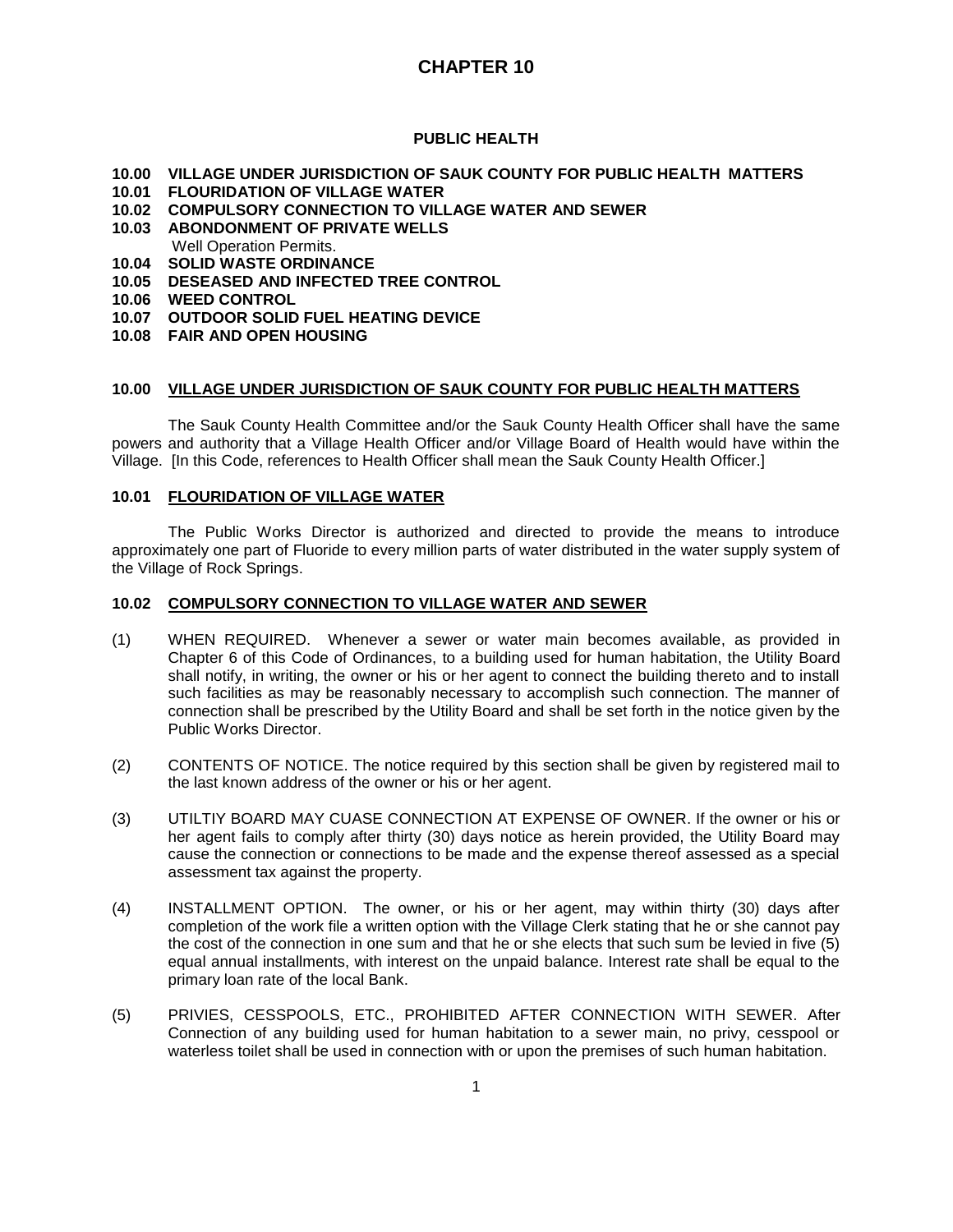### **10.03 ABANDONMENT OF PRIVATE WELLS**

- (1) PURPOSE. (a) To protect the useable groundwater by eliminating sources of contaminated surface waters or other materials; or, (b) To provide for Public Safety.
- (2) APPLICATION All unused and/or improperly constructed private wells shall be properly filled and sealed as required by the Wisconsin Administrative Code, NR 112. Only those wells for which a well operation permit has been granted by the Village Board may be exempted from this required; subject to conditions of maintenance and operation.
- (3) WELL OPERATION PERMITS. A permit may be granted to a well owner for a period not to exceed three (3) years if the following requirements are met (application shall be made on forms provided by the Village Clerk). See Licensees and Permits
	- (A) The well and pump installed meet the requirements of Chapter NR 112, Wisconsin Administrative Code.
	- (B) The well has a history of producing safe water and presently produces bacteriologically safe water as evidenced by samples processed by a certified laboratory.
	- (C) The proposed use of the well can be justified as being necessary in addition to water provided by the public water system.
	- (D) No physical connection shall exist between piping of the public water system and the private well.
	- (E) A fee of \$60.00 will be charged at the time of application. All well permits must be renewed and justified every three years.
- (4) METHOD. Wells to be abandoned shall be filled according to the procedure outlined in Chapter NR 112, Wisconsin Administrative Code. The pump and piping must be removed and the well checked for obstructions prior to plugging. Any obstruction or liner must be removed.
- (5) REPORTS AND INSPECTIONS. A well abandonment report must be submitted by the well owner to the Department of Natural Resources and the Village on forms provided by that agency. The report shall be submitted immediately upon completion of the filling of the well.

### **10.04 SOLID WASTE**

- (1) PURPOSE. It is hereby declared to be the purpose and intent of this section to enhance and improve the environment and promote the health, safety and welfare of the Village by establishing minimum standards for the storage, collection, transportation, processing, separation, recovery and disposal of solid waste.
- (2) SOLID WASTE DEFINITIONS.
	- (A) "Bulky Waste". Items whose large size precludes or complicates their handling by normal collection, processing or disposal methods.
	- (B) "Cardboard". That portion of corrugated cardboard commonly used as packing boxes or containers which remain substantially in their original condition at the time of disposal such that the material is suitable for commercial grade recycling. "Cardboard" does not include the cardboard used in cereal boxes, cake mix boxes, etc., which is not suitable for recycling purposes or is in a state which makes separation unreasonable or unduly expensive, for reasons which include, but are not limited to, the following: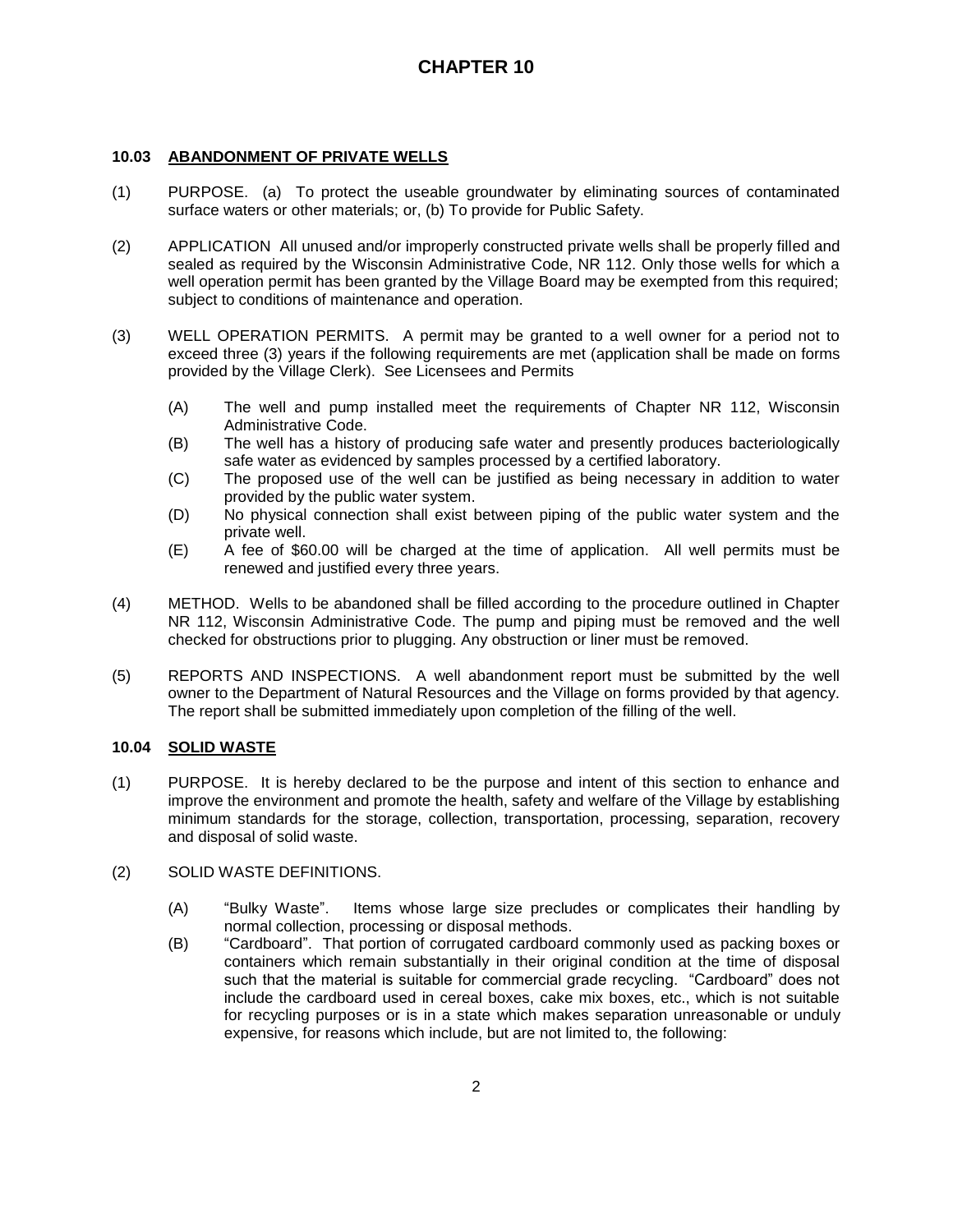- (i) The cardboard has been put to another use, such as a container for other wastes, and is thus rendered unfit for commercial recycling.
- (ii) The cardboard is mixed in with commercial or municipal litter or refuse as a result of the failure of citizen or business invitees to separate cardboard from other discarded materials outdoors or in publicly accessible buildings.
- (iii) The cardboard has been damaged or altered by any other means so as to make recycling impossible or unduly difficult.
- (C) "Collector". A person licensed under this section to collect, remove and dispose of garbage, refuse, rubbish, solid waste and recyclable.
- (D) "Collection". The act of removing solid waste from the storage area at the source of generation.
- (E) "Curb". The back edge of curb and gutter along a paved street or where one would be if street was paved and had a curb and gutter.
- (F) "Demolition Wastes". That portion of solid wastes consisting of wastes from the repair, remodeling or reconstruction of buildings such as lumber, roofing and sheathing scraps, rubble, broken concrete, asphalt and plaster, conduit, pipe, wire, insulation and any other maters resulting from the demolition of buildings and improvements.
- (G) "Disposal". The orderly process of discarding useless or unwanted material.
- (H) "DNR". The Wisconsin Department of Natural Resources.
- (I) "Dump". A land site where solid waste is disposed of in manner that does not protect the environment or is not licensed by the DNR for the disposal of solid waste.
- (J) "Dwelling Unit". A place of habitation occupied by a normal single family unit of one person or a combination of persons who may be considered as equivalent to a single family unit for the purposes of this section.
- (K) "Garbage". Includes every refuse accumulation of animals, fruit or vegetable matter, liquid or otherwise, that attends the preparation, use cooking, consumption, dealing in or storing of meat fish fowl, fruit, vegetables or other foods.
- (L) "Hazardous Waste". Those wastes such as toxic, radioactive or pathogenic substances which require special handling to avoid illnesses or injury to persons or damage to property and the environment and as this term is defined in Wis. Adm. Code NR 181.
- (M) "Industrial Waste". Waste material, except garbage, rubbish and refuse, director indirectly resulting form an industrial processing or manufacturing operation.
- (N) "Litter". Solid waste scattered about in a careless manner, usually rubbish.
- (O) "Newsprint". That portion of newspapers or periodicals which remain substantially in their original condition at the time of disposal such that the material is suitable for commercial grade recycling. "Newsprint" does not include the paper commonly used in the production of magazines, books and other physical media for written material, of paper which is not suitable for recycling purposes or is in a state which makes separation unreasonable or unduly expensive, for reasons which include, but are not limited to, the following:
	- (i) The paper has been put to another use, such as wrappings for other wastes, and is thus rendered unfit for commercial recycling.
	- (ii) The paper is no longer flat and folded to the approximate dimensions of its original condition.
	- (iii) The newspaper is mixed in with commercial or municipal litter or refuse as a result of the failure of citizen invitees to separate newspapers from other discarded materials outdoors or in publicly accessible areas of buildings.
	- (iv) The paper has been damaged or altered by any other means so as to make recycling impossible or unduly difficult.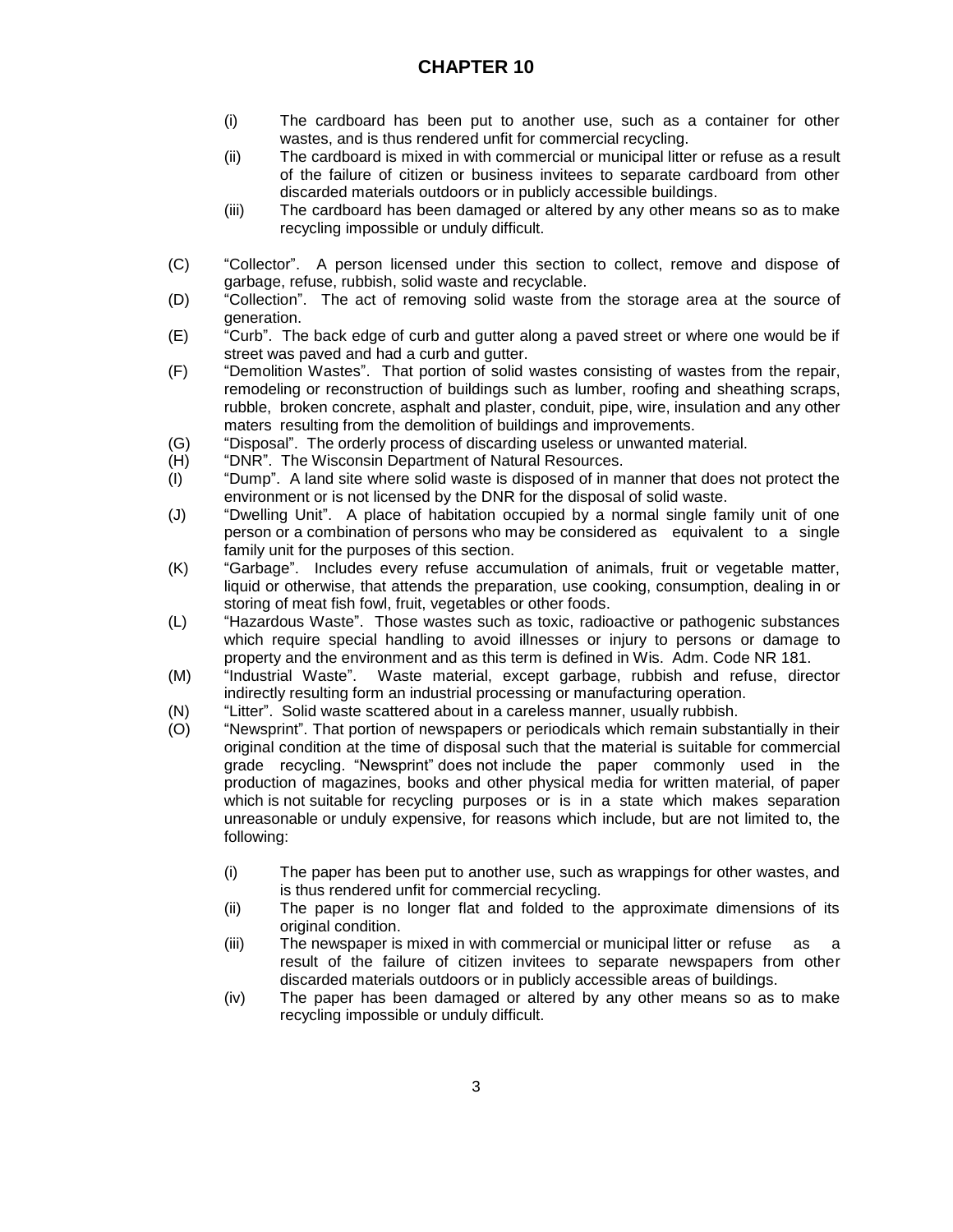- (P) "Nonresidential Recyclable". Recyclable from agricultural, commercial, industrial or institutional activities; mobile home parks; building or group of buildings or housing; or apartment complexes consisting of four (4) or more dwelling units.
- (Q) "Nonresidential Solid Waste". Solid waste from agricultural, commercial, industrial or institutional activities; mobile home parks; building or group of buildings or housing; or apartment complexes consisting of four (4) or more dwelling units.
- (R) "Persons". Individuals, firms, corporations and associations, and includes the plural as well as the singular.
- (S) "Private Collection Services". Collection services provided by a person licensed to do same by DNR.
- (T) "Recyclable". Includes all materials that can be re-manufactured into usable products and reused, and shall include by way of example but not by way of limitation, glass containers, plastic containers, newsprint, cardboard, cans and waste paper products.
- (U) "Refuse". Includes combustible and noncombustible rubbish, including bur not limited to, paper, wood, metal, glass, cloth and products thereof, litter, street rubbish and ashes.
- (V) "Residential Solid Waste". All solid waste that normally originates in are residential environment from residential dwelling units.
- (W) "Residential Unit". A single family home, duplex, townhouse, condominium or a building with three or fewer dwelling units.
- (X) "Scavenging". The uncontrolled removal of materials at any point in solid waste management.
- (Y) "Solid Waste". Garbage, refuse and all other discarded or salvageable solid materials resulting from domestic and residential use and from Village-owned facilities, but does not include solids of dissolved materials in waste water effluent or other water pollutants.
- (Z) "Storage". The interim containment of solid waste in approved manner after generation and prior to collection and ultimate disposal.
- (aa) "Storage Areas". Areas where persons place containers during non-collection days as well as area where containers are set out on collection day.
- (bb) "Waste Paper Products". Reusable paper other than newsprint and shall include by way of example, but not by way of enumeration, magazines, paper, food cartons, bags and wrapping paper.
- (cc) "Yard Waste". All biodegradable waste such as leaves, grass clippings, garden debris and brush as defined by the broadest definition under state statutes and administrative rules and Sauk County ordinances.

### (3) APPROVED WASTE AND REFUSE CONTAINERS.

- (A) General Container Standards. Suitable containers of a type approved by the Village shall be provided by the property owner or occupant for storage of all solid waste, garbage and refuse. An approved container shall provide for efficient, safe and sanitary handling of solid waste. The container shall be sufficient to prevent the scattering of contents by weather conditions or animals.
- (B) Approved Containers. Approved residential solid waste containers shall consist of metal or plastic containers with tight fitting covers and suitable handles, or plastic garbage bags which are closed by means of a tie. Approved containers shall not exceed fifty (50) pounds in weight. Metal garbage cans shall be of sufficient thickness to prevent denting during normal handling by collection crews. Plastic garbage cans shall consist of plastic material not damaged by freezing and not susceptible to melting. Containers shall be capable of being handled during hot and cold weather without damage during normal handling by collection crews. Plastic bags shall be of sufficient strength to allow lifting and loading of contents without tearing. Cardboard boxes no larger that 9 cubic feet in volume may only be used to dispose of refuse provided the contents therein are covered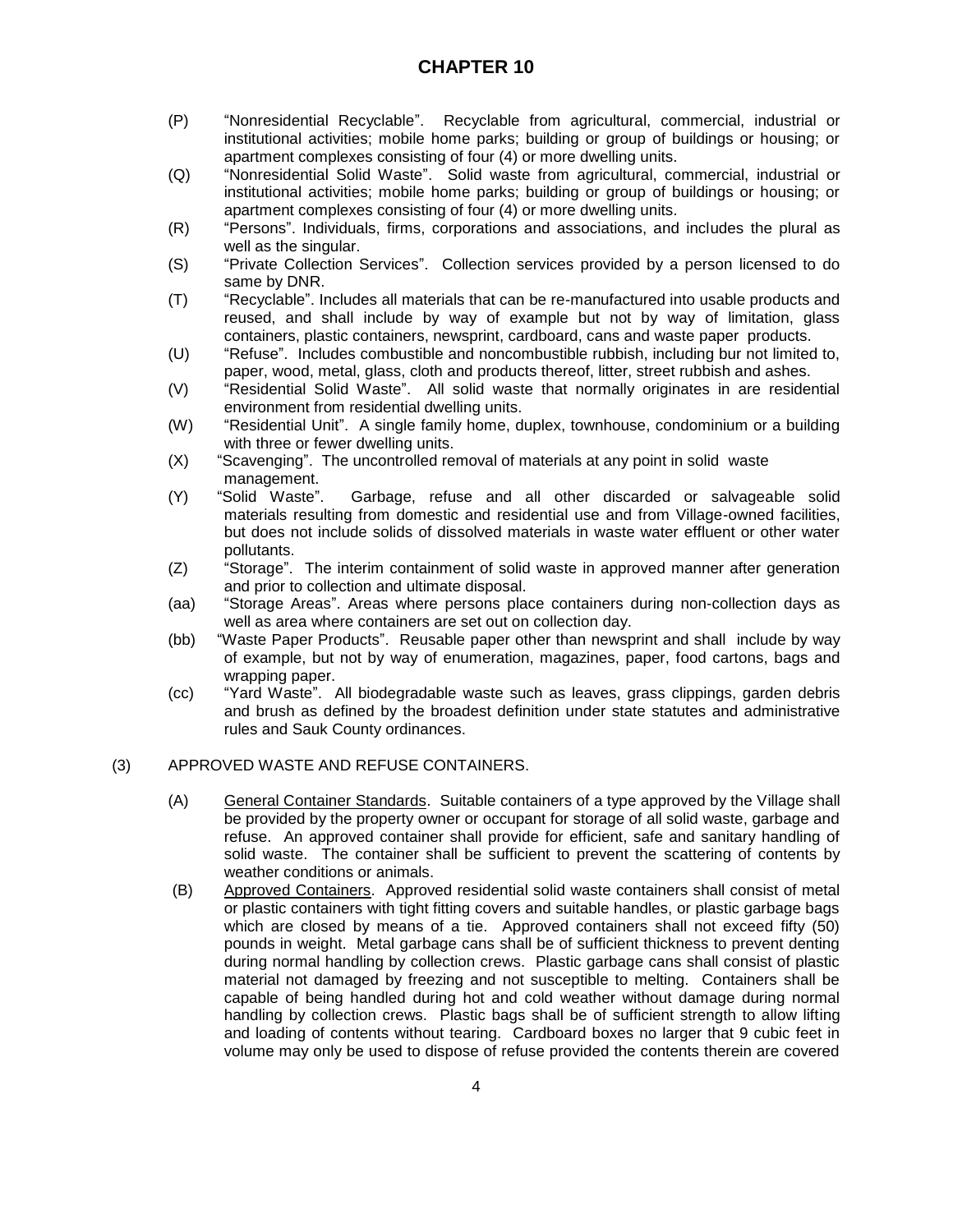and secured. Non-recyclable newsprint, cardboard and paper products shall be securely tied in bundles no greater than ten (10) inches high and shall be protected against weather conditions. Non-recyclable newsprint, cardboard and paper products that have become wet and soaked will not be collected, but must be stored by the owner thereof in an approved container for collection on the next collection day. Cardboard boxes will be considered disposable and will not be emptied and returned to the curb.

- (C) Defective Containers. A container that is incapable of continuing use due to holes, dents, damage, loss of handles, unsanitary condition or other factors shall be tagged by the collection crew. The collection crew shall also leave notification of the defects at the premises where the container has been place for collection. After such notification, the collection crew shall not be obligated to pick up solid waste contained in the defective container. Where containers from several residential units are placed for collection at the same site, each container shall be identified with the address of the owner so that the collection crew can determine ownership of each container.
- (D) Illegal Containers. Containers such as metal barrels and drums, wooden or cardboard barrels, wheelbarrows, cardboard boxes (except as authorized) and other containers not specifically approved by this section shall not be considered approved containers under this section. Disapproved containers will not be emptied regardless of the contents or weight.

## (4) COLLECTION OF GARBAGE AND REFUSE.

- (A) Placement for Collection. Residential solid waste in approved containers shall be placed for collection immediately behind the curb of the public street. Bulky wastes from residential units shall also be placed in a neat and orderly fashion behind the curb. All garbage shall be well drained. During winter months, solid waste shall not be placed on top of the snow bank. Nor shall it be placed in the roadway. The owner shall either shovel out an area behind the curb in which to place the solid waste or shall place it in his driveway. Collection crews will not collect residential solid waste unless it is placed at the curb of a public street. If a collection crew is unable to discharge the contents of a approved container into the collection vehicle using normal handling procedures, the container, into the collection vehicle using normal handling procedures, the container, including contents thereof, will be left at the curbside. The owner shall make provisions to assure that solid waste placed in approved containers can be collected. Collection crews will not empty containers by means other than dumping.
- (B) Restriction of time of Placement. No solid waste or recyclable shall be placed for collection sooner than twenty-four (24) hours before the regular collection time. All receptacles and containers for solid waste disposal shall be removed from the curb side collection point within twenty-four (24) hours after the regular collection time. Collection crews shall not enter and structures to remove solid waste.

### (5) PROHIBITED ACTIVITIES AND NONCOLLECTIBLE MATERIALS.

- (A) Improper Placement. No person shall place, or allow to be placed, any garbage, refuse or solid waste upon the roads, streets, public or private property within the Village contrary to the provisions of this section.
- (B) Compliance With Section. No person shall store, collect, transport, transfer, recover, incinerate, burn or dispose of any garbage, refuse or solid waste within the Village contrary to the provisions of this section.
- (C) Improper transportation. No person shall transport any garbage, rubbish or solid waste in any vehicle which permits the contents to blow, sift, leak or fall therefrom. If litter should occur, it shall immediately be returned to the collection vehicle and the littered area shall be properly cleaned. All vehicles used for collection and transportation of garbage,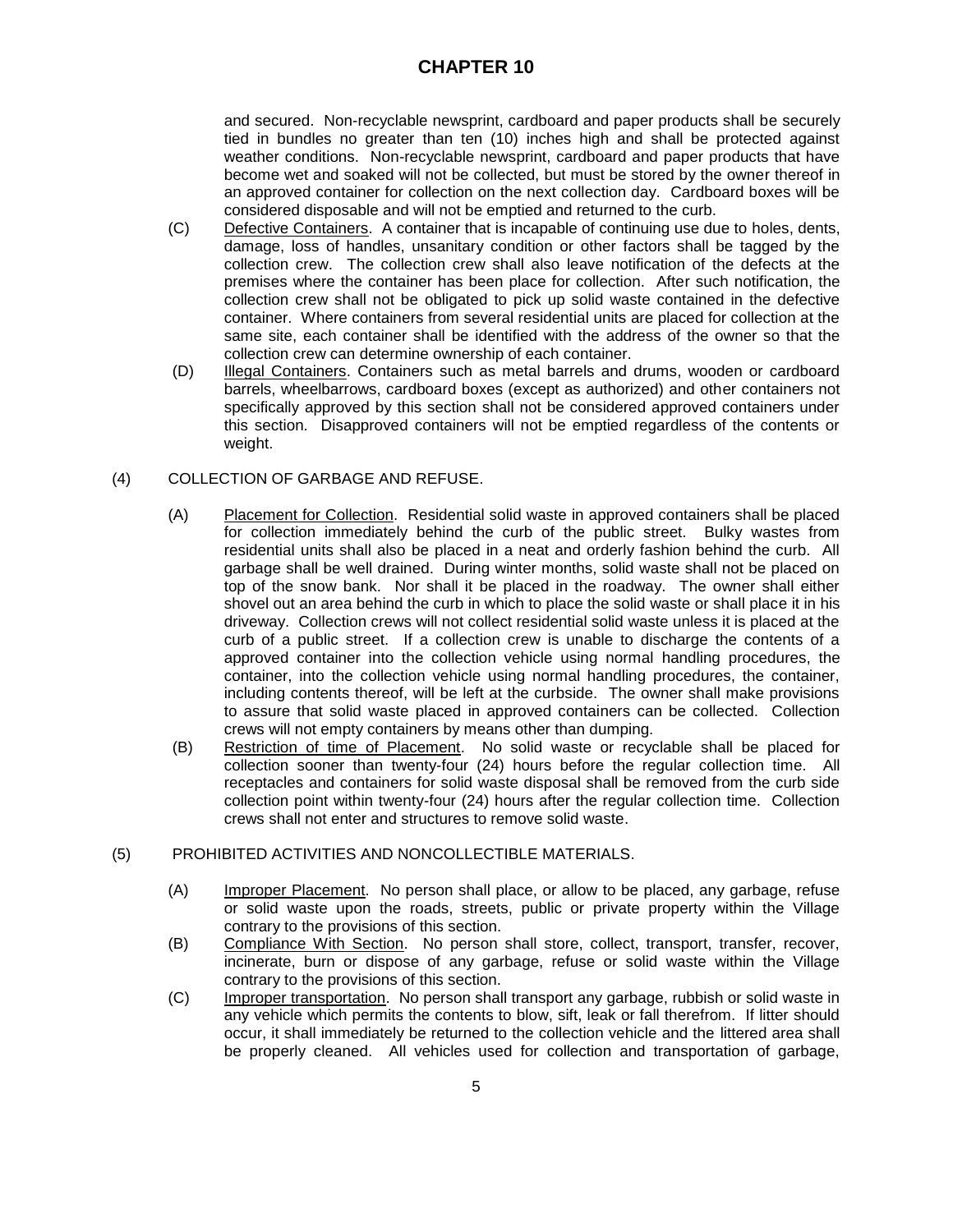refuse and solid waste shall be durable, easily cleanable and leak proof, considering the type of material being transported and its moisture content. Collection vehicles shall be

cleaned frequently to prevent nuisances, odors and insect breeding and shall be maintained in good repair.

- (D) Interference With Authorized Collector. No person other than an authorized collector shall collect or interfere with the collection of any garbage, refuse or other solid waste placed in the proper place for collection nor shall any unauthorized person hinder, delay or in any manner interfere with an authorized collector in the discharge of his duties.
- (E) Scavenging. No person shall scavenge any garbage, refuse or solid waste placed for collection.
- (F) Private Dumps. No person shall use or operate any property within the Village as a dump.
- (G) Burning of Waste. No person shall burn garbage, refuse or solid waste within the Village except as specifically authorized by Village ordinances.
- (H) Noncollectable Materials. No person shall place for collection by the collector under contract with the Village any of the following:
	- (i) All substances and materials which are prohibited by Sauk County ordinances from the Sauk County Landfill including, but not limited to, hazardous waste, fly ash waste, and other wastes generated primarily from the combustion of coal or fossil fuels, foundry wastes, sludge, domestic waste from private sewage disposal systems, infectious wastes, free liquid wastes, etc
	- (ii) Toxic wastes, chemicals, explosives and ammunition
	- (iii) Drain or waste oil or flammable liquids
	- (iv) Paint
	- (v) Tires and automobile parts
	- (vi) Yard waste
	- (vii) Large amounts of stone, concrete, rubble, earth or sod
	- (viii) Demolition waste and construction debris, including materials from remodeling, construction or removal of a building, roadway or sidewalk
	- (ix) Tree trunks and stumps
	- (x) Hospital wastes, needles and syringes
	- (xi) Household appliances and household furniture
	- (xii) Dead animals
	- (xiii) Animal waste and human waste
	- (xiv) Undrained food waste
	- (xv) Industrial waste
	- (xvi) Recyclable materials (see Subsec. 11 below)
- (I) Disposal of Non-collectable Material. All materials that are non-collectible materials under this section shall be disposed of by the owner, custodian or generator thereof or in the case of demolition wastes and construction and tree trimming debris by the builder or contractor. No license shall be required under this section if the disposal is by the owner, custodian, generator, contractor or builder.

### (6) COLLECTION AND REMOVAL PROCEDURES.

(A) The collection, removal and disposition of garbage, refuse, solid waste and recyclable from all dwelling units and residential units and from all Village owned properties, including Village parks, shall be performed by a person under contract with the Village as follows: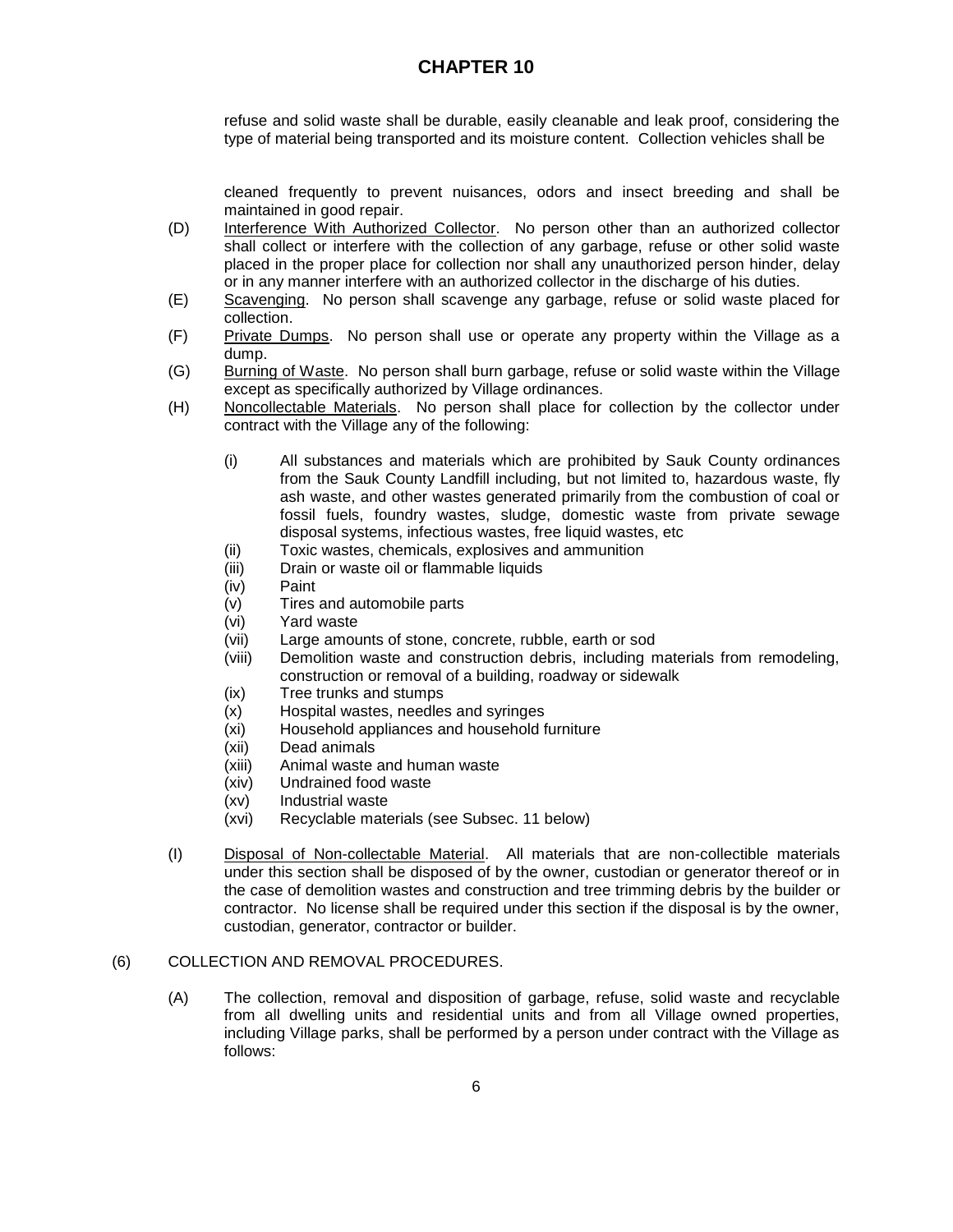- (i) The specifications and terms of the contract must be approved by the Village Board.
- (ii) The Village may in its discretion advertise for bids or proposals for such collection, removal and disposition for a contract term not exceed five (5) years. The contract shall be awarded to the bidder selected by the Board. The contractor awarded the contract must have a minimum of 2 years continuous experience in private or municipal collection services and may be required to execute a corporate surety bond in the sum of three thousand dollars (\$3000) for the faithful performance of such contract.
- (iii) The collector awarded the contract with the Village shall be subject to all the terms and provisions of this section, including any amendments thereto.
- (B) The collection, removal and disposition of nonresidential solid waste and nonresidential recyclable shall not be performed under any contract between the Village and a collector licensed under this section.
- (7) LICENSING OF COLLECTORS.
	- (A) License Required. No person shall engage in the garbage, refuse or solid waste collection business within the Village without having first procured a license as provided in this section nor without complying with all provisions of this subsection and all statutes, ordinances and regulations applicable thereto. Applications shall be made to the Clerk Treasurer and shall be accompanied by an annual license fee of \$25. Licenses shall be issued on a calendar year basis commencing on January 1 of each year and the shall be no probation of the license fee for portions of the year.
	- (B) Insurance. No license shall be granted to an applicant for a collector's license unless the collector first files with the Clerk Treasurer satisfactory proof that he has in full force and effect a comprehensive general liability and auto liability policy issued by a reputable insurance company licensed and authorized to do business in the State of Wisconsin in amounts of not less than three hundred thousand dollars (\$300,000) per person for bodily injury and five hundred thousand dollars (\$500,000) per accident for bodily injury and not less than one hundred thousand dollars (\$100,000) for injury or destruction of any property.
	- (C) Supervision. The collection, removal and disposal of garbage, refuse, rubbish and solid waste shall be conducted in strict conformity with the provisions of this section and with respect to the collector under contract with the Village, also in accordance with the contract between the Village and the collector.
- (8) COLLECTION RATES. The rates for garbage, refuse and solid waste collection for the collector under contract with the Village shall be in accordance with the contract between the Village Board and the collector. Pursuant to Wis. Stat. § 66.60(16),the contract costs to the Village for collection services performed pursuant to the contract between the Village and the collector shall be allocated in whole or in part to the owner of the property served, regardless of whether the property is occupied by a person not the owner thereof. No public hearing or published notice of a hearing establishing the special charge shall be required. The per dwelling unit charge shall be added to the tax roll.
- (9) ACCUMULATED GARBAGE, A NUISANCE.
	- (A) The accumulation of garbage, refuse, trash, animal or vegetable matter, rotting lumber, bedding or any solid waste material whatsoever within the Village; which emits or causes any foul, offensive, noisome, nauseous, noxious or disagreeable odor, gas effluvia or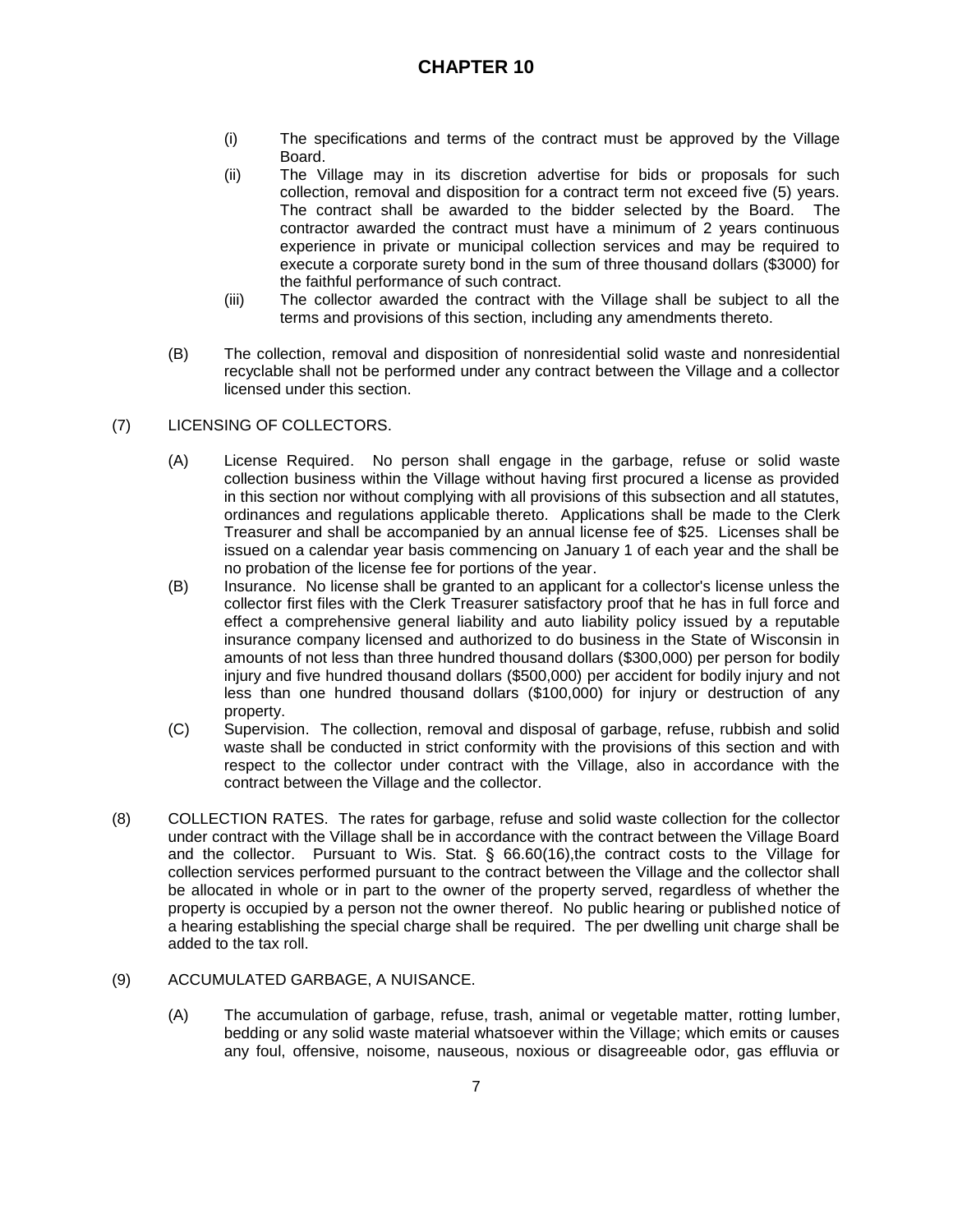stench repulsive to the physical senses of ordinary persons; which annoy, discomfort, injure or inconvenience the health of any persons within the Village; or in which flies,

mosquitoes, disease-carrying insects, rats or other vermin may breed is prohibited and declared to constitute a nuisance.

- (B) No person shall permit litter to remain on any premises owned, occupied, leased or otherwise controlled by said person within the Village.
- (C) If the Village President or his designee determines that an owner or occupant has failed to comply with this subsection, he shall cause notice thereof to be given to the person causing or maintaining the nuisance and to the owner of the premises to remove the litter within five (5) days. Failure to remove the nuisance within the five (5) day period shall constitute a violation of this subsection by the owner and the occupant thereof and each day that a violation of this subsection continues shall be deemed a separate offense.

#### (10) DEPOSITING OF NON-VILLAGE GARBAGE PROHIBITED.

- (A) No person shall deposit any garbage, refuse or solid waste accumulated outside the Village in or upon any public or private place within the Village.
- (B) No person shall transport within the Village any garbage, refuse or solid waste accumulated outside of the Village for the purpose of depositing the same in or upon any public or private place within the Village.
- (C) No person who owns or occupies property where the collection, removal and disposition of garbage, refuse or solid waste is performed by the collector under contract with the Village shall allow or permit any person to deposit any garbage, rubbish or solid waste for collection where the same is nonresidential waste or nonresidential recyclable or where it has been generated or accumulated outside the Village.
- (D) No person who generates, possesses or owns nonresidential solid waste or nonrecyclable shall deposit the same at any collection site where the collection, removal and disposition of garbage, refuse or solid waste is performed by the collector who is under contract with the Village.

#### (11) MANDATORY RECYCLING.

- (A) Program Established. The Villages hereby establishes a program for the mandatory separation and recycling of cardboard, newsprint, glass containers, plastic containers, cans and waste paper products.
- (B) Recyclable Materials. The following materials shall constitute recyclable materials under this section:
	- (i) Cardboard
	- (ii) Newsprint
	- (iii) Glass containers
	- (iv) Cans
	- (v) Plastic containers
	- (vi) Waste paper products
- (C) Mandatory Recycling. Every person disposing of recyclable materials shall separate such recyclable materials from all other garbage, refuse and solid waste materials as follows:
	- (i) Glass containers shall be thoroughly rinsed and shall be placed in a clear plastic bag.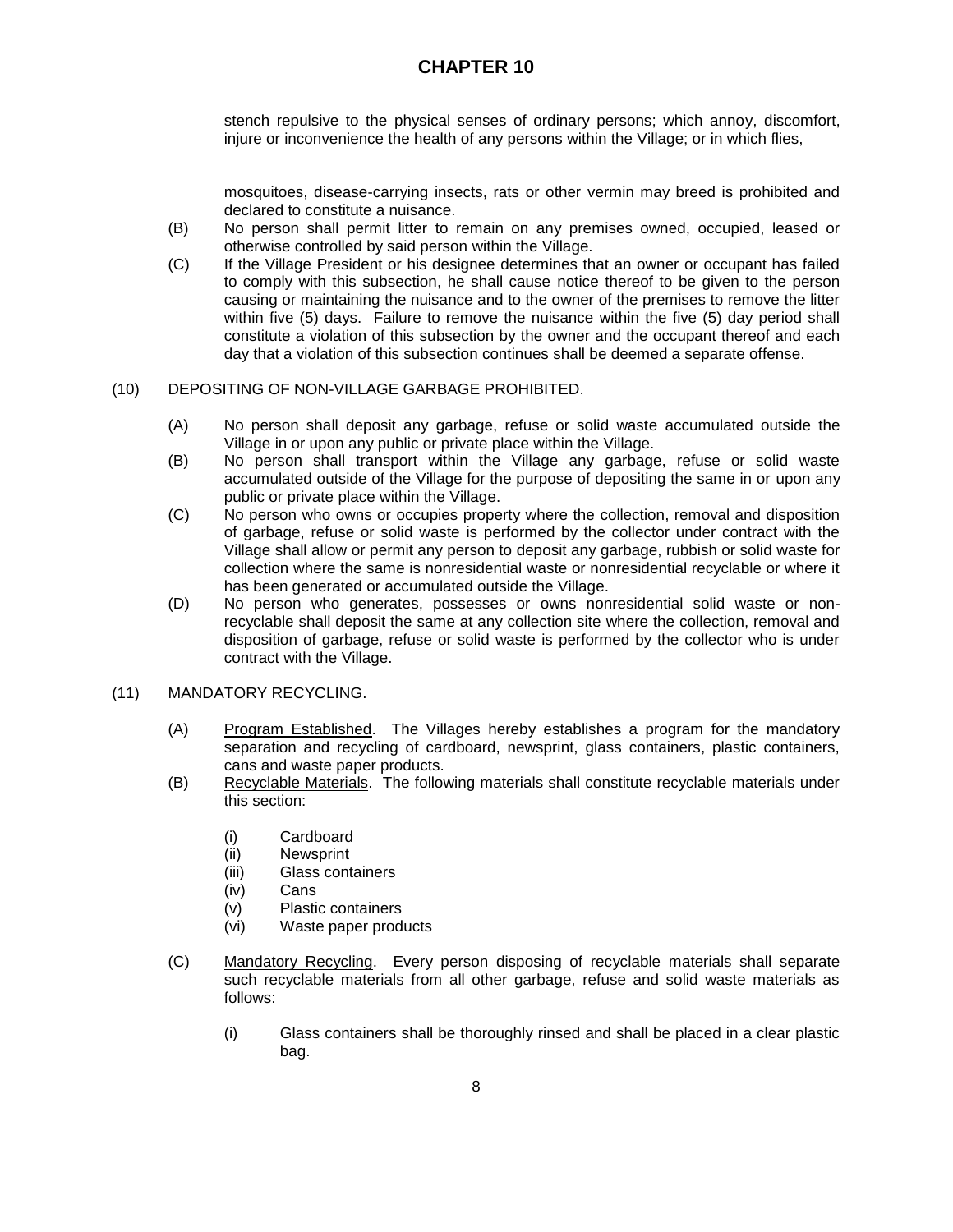- (ii) Cans shall be thoroughly rinsed and the labels removed and cans shall be placed in clear plastic bags.
- (iii) Plastic containers shall be thoroughly rinsed and the plastic containers shall be placed in a clear plastic bag. Plastic milk containers may be tied together with heavy string or cord.
- (iv) Cardboard and newsprint shall be securely tied, in both directions, with heavy string or cord, in bundles not exceeding ten (10) inches in height.
- (v) Waste paper products shall be securely tied in both directions, with heavy string or cord, in bundles not exceeding 10 inches in height or said products shall be placed in a cardboard box not exceeding nine (9) cubic feet in size.
- (D) Collection of Recyclable Materials. Recyclable materials, except cardboard, newsprint, waste paper products and plastic milk containers, shall only be placed for collection in clear plastic bags. All recyclable materials shall be placed for collection at the place and time on the scheduled collection day for the collection of recyclable. The owner of any recyclable material, as an alternative to the collection of the recyclable materials by a collector, may dispose of said materials in any other lawful manner that results in recycling thereof.
- (E) Collection For Persons Not Served By Collector Under Contract With Village. All persons not served by the Village's collector, but who are Sauk County Landfill users, shall facilitate and provide for the separation of recyclable materials in a manner conducive to recycling thereof. Owners of businesses, schools, mobile home parks, apartment and condominium buildings or groups of buildings consisting of four (4) or more dwelling units per building, retail, industrial and other facilities not served by the Village's collector shall make arrangements for the recycling of recyclable materials by public or private means or by any other lawful manner which will result in recycling thereof.
- (F) Recyclable Material Not to be Mixed With Solid Waste. Collectors of garbage, refuse and solid waste materials shall not place recyclable materials which have been separated from solid waste into containers used for or containing solid waste, but shall maintain the recyclable materials separately so as not to destroy their value for recycling.
- (G) Unlawful to Remove Recyclable Materials. It shall be unlawful for any person, except collectors and their employees, acting within the scope of their employment, to collect or remove recyclable materials which have been placed by any person for collection by a licensed collector.
- (12) DISPOSAL OF YARD WASTE. No person shall place yard waste into containers used for or containing garbage, refuse, solid waste or recyclable materials. Yard waste shall be disposed of in a lawful manner that will not result in such waste being deposited in the Sauk County Landfill contrary to the ordinances of Sauk County.

## **10.05 DEASEASED AND INFECTED TREE CONTROL**

- (1) PUBLIC NUISANCES DECLARED. The following are hereby declared to be public nuisances wherever they may be found within the Village:
	- (A) Any living or standing tree or part thereof infected with the Dutch Elm disease or other tree diseases.
	- (B) Any dead or diseased or infected tree or part thereof, including logs, branches, stumps, firewood or other material from which the bark has not been removed and burned or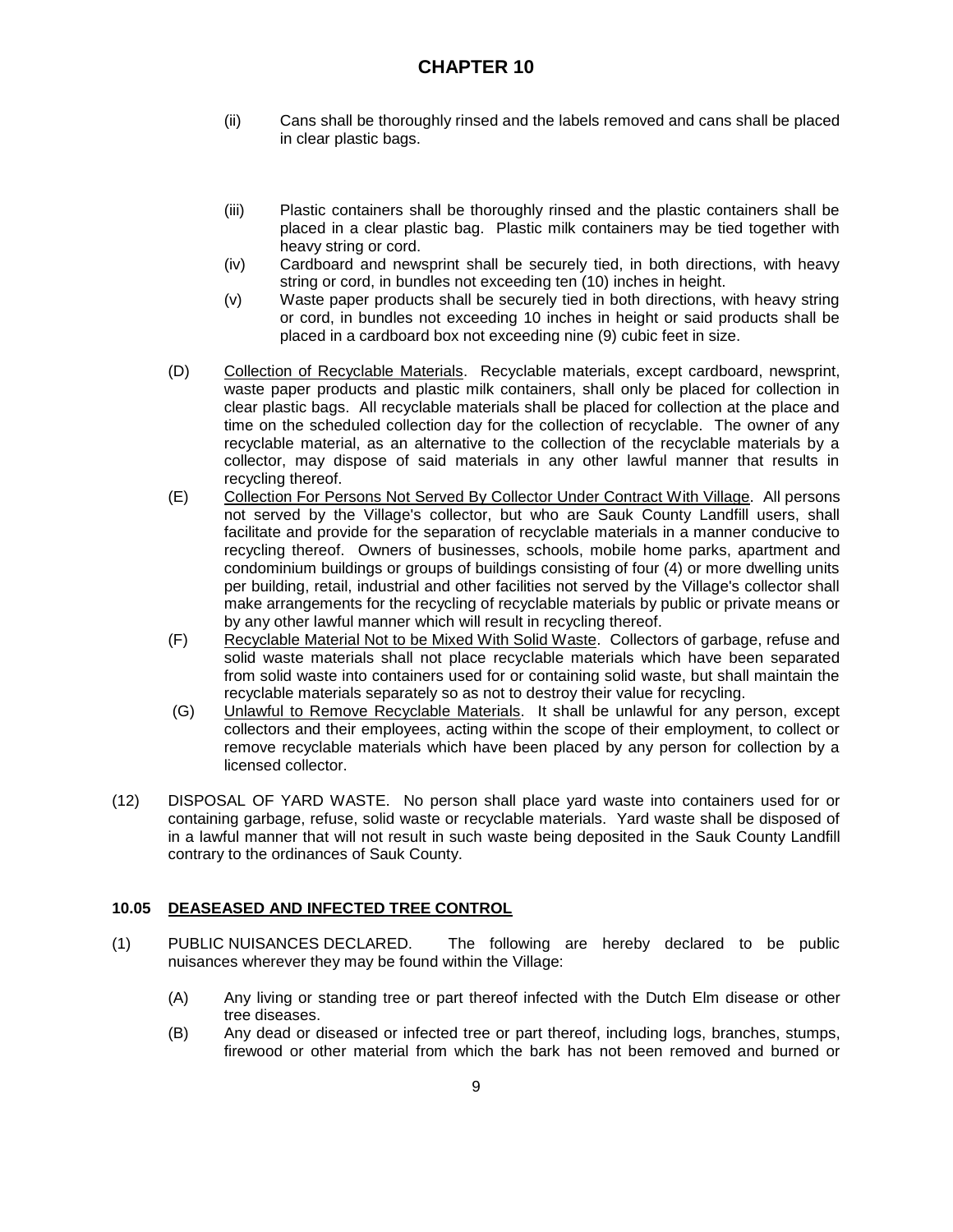sprayed with an effective fungicide or insecticide.

- (C) Any living or standing female box elder, Acre negundo.
- (2) NUISANCES PROHIBITED. No person shall permit any public nuisance as defined in sub. (1) above to remain on any premises owned or controlled by him within the Village.
- (3) INSPECTION. The Village Health Inspector may enter upon private premises at all reasonable times for the purpose of carrying out any of the provisions of this section.

### (4) ABATEMENT OF DISEASE NUISANCES.

- (A) Whenever the Village Health Inspector shall find, with reasonable certainty on examination or inspection, that any public nuisance as defined in this section exists within the Village, he shall cause it to be sprayed, removed, burned or otherwise abated in such manner as to destroy or prevent as fully as possible the spread of the disease fungus or the insect pests or vectors known to carry such disease.
- (B) Before abating any such nuisance on private premises or in any tree bank between the sidewalk and the curb, the Village Health Inspector shall proceed as follows:
	- (i) If the Inspector shall determine that danger to other trees from said nuisance is not imminent, he shall make a written report of his findings to the Village Board who shall proceed as provided in Wis. Stat. § 27.09(4).
	- (ii) If the Village Board shall determine that danger to other trees within the Village is imminent, they shall notify the owner or abutting owner of the property on which such nuisance is found in writing, if he can be found, otherwise by publication in the official Village newspaper that the nuisance must be abated as directed in the notice within a specified time, which shall not be less than ten (10) days from the date of such notice unless the Inspector shall find that immediate action is necessary to prevent spread of infection. If the owner fails to comply with the notice within the time limited, the Inspector shall cause the abatement thereof.
	- (iii) No damage shall be awarded to the owner for destruction of any tree, wood or material or any part thereof pursuant to this section.

## (5) SPRAYING OF TREES.

- (A) Whenever the Health Inspector shall determine that any tree or material within or near the Village is infected with a disease, he may cause to sprayed all high value trees within a one thousand (1000) foot radius thereof with an effective spray, provided such spraying shall be performed prior to July 15 or after October 15 of any year.
- (B) Before causing the spraying of any tree on private property in accordance with section, the Inspector shall notify the owner, as provided in (4)(b)(2) above.
- (6) ASSESSMENT OF COSTS OF ABATEMENT AND SPRAYING. The entire cost of abating any public nuisance as defined above or of spraying any tree in accordance with sub. (2) above may be charged to and assessed against the parcel or lot abutting on the street, alley, boulevard or parkway upon or in which such tree is located or the parcel or lot upon which such tree stands in accordance with Wis. Stat. § 66.60(16).

### **10.06 WEED CONTROL**

(1) NOXIOUS WEEDS AND RANK GROWTH PROHIBITED. No owner or occupant or any lot or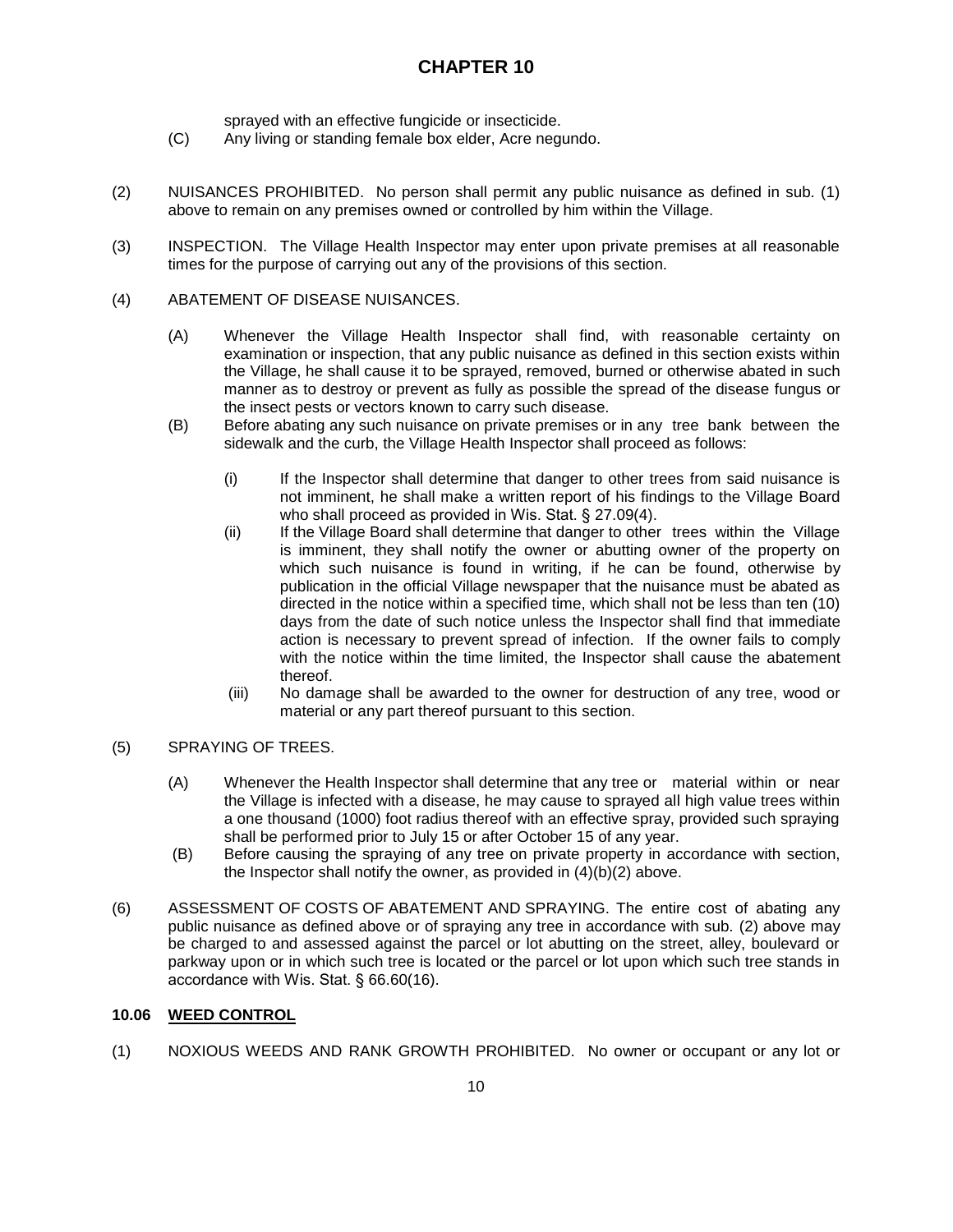parcel shall allow such property to become overgrown with any weeds or grass so as to constitute a public nuisance as defined in Section 4.05(8) of this chapter.

- (2) NOXIOUS WEEDS. For the purpose of this sub-section, the term "noxious weeds" shall be defined as follows:
	- (A) All noxious weeds, as defined in Wis. Stat. §66.96(1).
	- (B) Other noxious weeds as follows:
		- (i) Lambsquarter (Chenopodium album)
		- (ii) Goldenrod (Solidago nomoralis)
		- (iii) Ragweed, common (Ambrisia artemisifolia)
		- (iv) Giant ragweed (Ambrosia trifida)
		- (v) Common milkweed (Asclepias syriaca)
		- (vi) Black nightshade (Solanum nigrum)
		- (vii) Smartweed (Polygonum pensylvanicum)
		- (viii) Bull thistle (Cirsium vulgare)
		- (ix) Stinging nettles (Urtica procera)
		- (x) Sweet clover (Melilotos officinalis)
		- (xi) Pigeon grass or yellow foxtail (Setaria lutescens)
		- (xii) Poison Ivy (Rhus radicans)
		- (xiii) Poison Sumac (Rhus vernix)
	- (C) Other rank growth of vegetation, and all weeds, grasses and plants over twelve (12) inches in height, excluding trees and shrubs, which:
		- (i) Detract form the surrounding area and properties.
		- (ii) Become a possible fire hazard, as determined by the Fire Chief.
		- (iii) Become a health hazard due to their pollen or a potential cover for disease-carrying rodents and other small animals.
		- (iv) Are of infectious or poisonous nature in or adjacent to a populated area, regardless of height.
		- (v) Become a potential hazard to vehicular traffic in vision clearance triangles.
		- (vi) Water Pollution. The pollution of any public well on cistern, stream, lake, canal or other body of water by sewage, creamery or industrial wastes or other substances.
- (3) NOTIFICATION. The President shall annually, on or before May 15, publish a Class 2 notice, under Wis. Stat. § 985, that every person is required by law to destroy all noxious weeds and other rank growth of vegetation as defined in Sec. 4.05(8) of this chapter, on lands in the Village which he owns, occupies or controls.
- (4) ENFORCEMENT. If a property owner fails to control the growth of vegetation on his property, the Weed Commissioner shall provide the property owner with written notice as to this fact. The notice shall be mailed by first class mail, postage prepaid, to the address of the property owner as shown on the Village tax rolls. If such owner fails to abate this nuisance within six (6) days after the date of mailing of the notice, the Weed Commissioner shall take action to abate such public nuisance.
- (5) COSTS. If the Village causes a nuisance to be removed as provided above, the actual cost thereof, together with an administrative fee equal to ten percent (10%) of the actual cost, shall be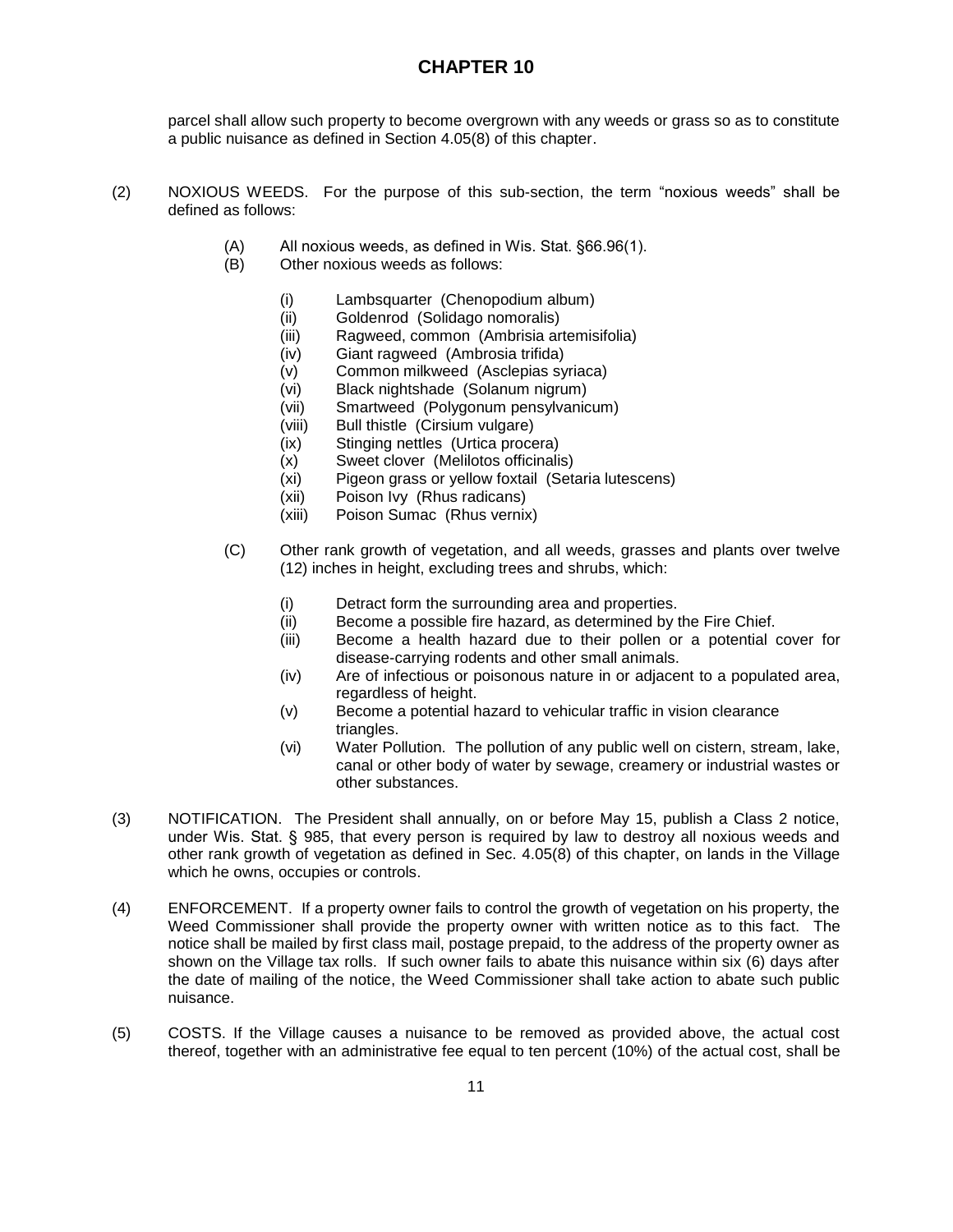charged to the property owner. If such charges are not paid by November 15 of the year in which they are billed, such charges, together with an additional administrative fee for collection equal to ten percent (10%) of the total of such charges and fees, shall be extended on the next succeeding tax roll as a tax charged against the property affected and collected in the same manner as are other taxes, pursuant to Wis. Stat. § 66.98.

#### **10.07 OUTDOOR SOLID FUEL HEATING DEVICE**

- (1) Definitions:
	- (A) "Outdoor Solid Fuel Heating Device" means a free-standing solid fuel unit, apparatus or equipment installed, affixed or situated outside the envelope of the building it serves, the primary purpose of which device is for combustion of solid fuel to heat interior building space and/or water source.

(B) "Chimney" means a vertical structure or stack enclosing a flue or flues that carry off smoke or exhaust from an Outdoor Solid Fuel Heating Device.

- (2) Regulation of Outdoor Solid Fuel Heating Devices:
	- (A) An Outdoor Solid Fuel Heating Device in existence at the time of enactment of this Ordinance shall be a non-conforming use under sec. 10.07 of the Code of Ordinances.
- (3) Outdoor Solid Fuel Heating Devices. Outdoor Solid Fuel Heating Device within the Village shall meet the following requirements:
	- (A) The chimney for such device shall be as follows:
		- 1. If located seventy five (75) feet or closer from the nearest residential structure must have a chimney height at least two (2) feet higher than the eave height of the nearest residential structure.
		- 2. If located more than seventy five (75) feet but less than one hundred (100) feet from the nearest residential structure, the chimney height shall be not less than seventy five percent (75%) of the eave height of the nearest residential structure, plus two (2) feet.
		- 3. If located more than one hundred (100) feet but less than one hundred fifty (150) feet from the nearest residential structure, the chimney height shall be no less than fifty percent (50%) of the eave height of the nearest residential structure, plus two (2) feet.
		- 4. If located more than one hundred and fifty (150) feet but less than two hundred (200) feet from the nearest residential structure, the chimney shall be no less than twenty five percent (25%) of the eave height of the nearest residential structure, plus two (2) feet.
	- (B) The Outdoor Solid Fuel Heating Device shall comply with all applicable standards of the United States Environmental Protection Agency (EPA) and the Wisconsin Department of Commerce (WDC) and the Wisconsin Department of Natural Resources (WDNR) governing air quality and emissions, as amended from time to time, which standards are hereby adopted by reference.
	- (C) The Outdoor Solid Fuel Heating Device shall have a child proof locking device on the fire door or shall be in an enclosure with the access door having such a locking device.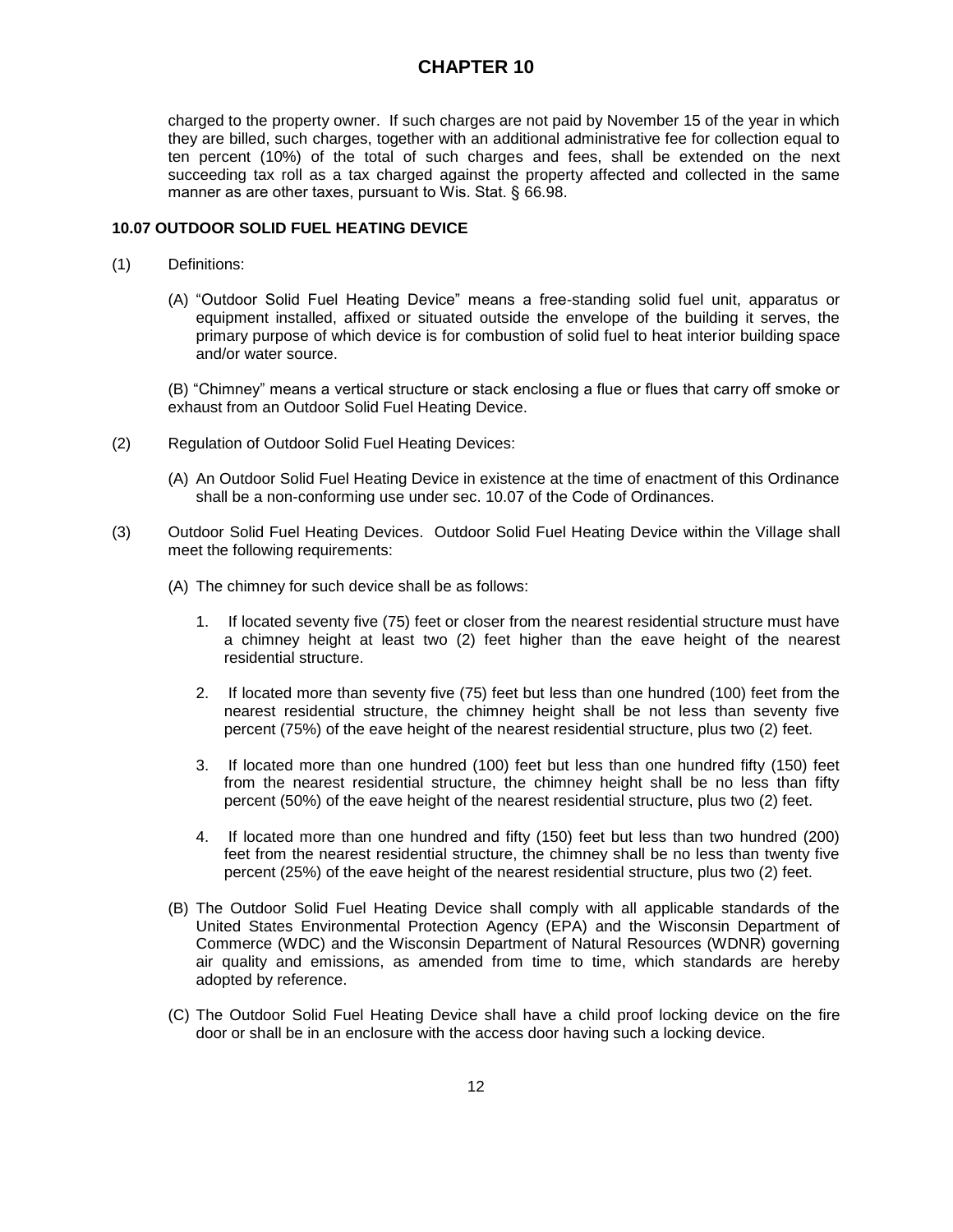- (D) Every Outdoor Heating Device must have a spark arrestor securely attached to the chimney stack to prevent the passage of sparks and ashes to the outside atmosphere.
- (4) Solid Fuel Types Prohibited. The use of the following solid fuel types as combustible materials for an Outdoor Solid Fuel Heating Device are prohibited:
	- (A) Rubbish or garbage, including, but not limited to food wastes, food wraps, packaging, animal carcasses, paint or painted materials, furniture, composite shingles, construction or demolition debris or other household or business waste.
	- (B) Waste oil or other oily wastes except used oil burned in a heating device for energy recovery subject to the restrictions in Chapter NR 590 of the Wisconsin Administrative Code.
	- (C) Asphalt and products containing asphalt.
	- (D) Treated or painted wood, including, but not limited to, plywood, composite wood products or other wood products that are painted, varnished or treated with preservatives.
	- (E) Any plastic material, including, but not limited to, nylon, PVC, ABS, polystyrene or urethane foam, synthetic fabrics, plastic films, and plastic containers.
	- (F) Rubber, tires, and synthetic rubber-like products.
	- (G) Newspaper, corrugated cardboard, container board, office paper, and other materials that must be recycled in accordance with the City's recycling ordinance, except that paper and cardboard products may be used as starter fuel.
- (5) Permits.
	- (A) The owner of an Outdoor Solid Fuel Heating Device shall obtain an annual burning permit from the Village Board.
	- (B) The burning permit shall be obtained within 60 days of the enactment of this Ordinance and annually by January 31 each year thereafter. The initial building permit issued for the Outdoor Solid Fuel Heating Device as an accessory building shall satisfy this requirement for the calendar year of issue of the building permit.
	- (C) The cost of the annual burning permit shall be \$25.00.
	- (D) A violation of the conditions of an annual burning permit shall be deemed a violation of this Ordinance.
	- (E) Permits issued pursuant to this section shall not be transferable to nor issued to the new owner of property having a pre-existing Solid Fuel Heating Device.
- (6) Enforcement and Penalties.
	- (A) The Sauk County Police Department, Fire Department, and Village Board are authorized to enforce the provisions of this Ordinance.
	- (B) Any person, firm, business or other entity violating the provisions of this Ordinance is subject to the penalty provisions of sec. 10.07 of the Code of Ordinances. Additionally, any such violation is hereby declared to be a public nuisance which may be abated through injunction